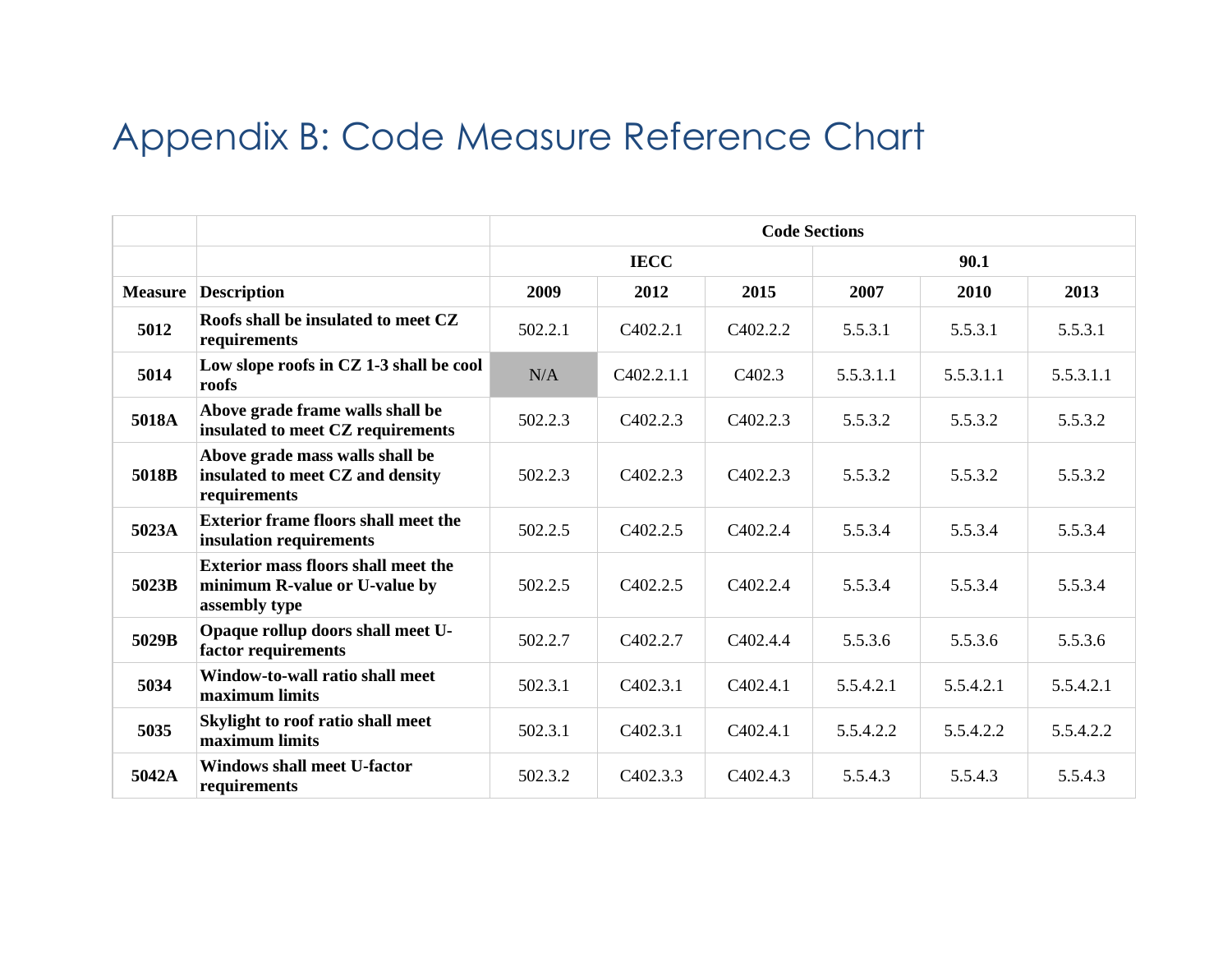| 5042B | <b>Windows shall meet SHGC</b><br>requirements                             | 502.3.2     | C402.3.3                  | C402.4.3                  | 5.5.4.4.1 | 5.5.4.4.1 | 5.5.4.4.1 |
|-------|----------------------------------------------------------------------------|-------------|---------------------------|---------------------------|-----------|-----------|-----------|
| 5043A | <b>Skylights shall meet U-factor</b><br>requirements                       | 502.3.2     | C <sub>4</sub> 02.3.3     | C402.4.3                  | 5.5.4.3   | 5.5.4.3   | 5.5.4.3   |
| 5043B | <b>Skylights shall meet SHGC</b><br>requirements                           | 502.3.2     | C <sub>4</sub> 02.3.3     | C402.4.3                  | 5.5.4.4.2 | 5.5.4.4.2 | 5.5.4.4.2 |
| 5056  | <b>Building shall meet continuous air</b><br>barrier requirements          | N/A         | C402.4.1                  | C <sub>4</sub> 02.5.1     | 5.4.3.1   | 5.4.3.1   | 5.4.3.1   |
| 5077  | Stair and shaft vent leakage                                               | 502.4.5     | C402.4.5                  | C402.5.5                  | 6.4.3.4.1 | 6.4.3.4.1 | 6.4.3.4.1 |
| 5083  | <b>Building entrances shall be protected</b><br>with an enclosed vestibule | 502.4.7     | C402.4.7                  | C402.5.7                  | 5.4.3.4   | 5.4.3.4   | 5.4.3.4   |
| 5089  | <b>Fenestration orientation</b>                                            | N/A         | N/A                       | N/A                       | N/A       | 5.5.4.5   | 5.5.4.5   |
| 6005A | Packaged air conditioner efficiency                                        | 503.2.3     | C403.2.3                  | C <sub>4</sub> 03.2.3     | 6.4.1.1   | 6.4.1.1   | 6.4.1.1   |
| 6005B | Packaged heat pump efficiency                                              | 503.2.3     | C403.2.3                  | C <sub>4</sub> 03.2.3     | 6.4.1.1   | 6.4.1.1   | 6.4.1.1   |
| 6005C | <b>Gas furnace efficiency</b>                                              | 503.2.3     | C403.2.3                  | C403.2.3                  | 6.4.1.1   | 6.4.1.1   | 6.4.1.1   |
| 6005D | <b>Boiler efficiency</b>                                                   | 503.2.3     | C <sub>4</sub> 03.2.3     | C <sub>4</sub> 03.2.3     | 6.4.1.1   | 6.4.1.1   | 6.4.1.1   |
| 6005E | <b>WSHP</b> efficiency                                                     | 503.2.3     | C <sub>4</sub> 03.2.3     | C <sub>4</sub> 03.2.3     | 6.4.1.1   | 6.4.1.1   | 6.4.1.1   |
| 6007A | <b>Air-cooled Chiller efficiency</b>                                       | 503.2.3     | C <sub>4</sub> 03.2.3     | C <sub>4</sub> 03.2.3     | 6.4.1.1   | 6.4.1.1   | 6.4.1.1   |
| 6007B | <b>Water-cooled Chiller efficiency</b>                                     | 503.2.3     | C <sub>4</sub> 03.2.3     | C <sub>4</sub> 03.2.3     | 6.4.1.1   | 6.4.1.1   | 6.4.1.1   |
| 6017  | Heat pump supplementary heat<br>control                                    | 503.2.4.1.1 | C403.2.4.1.1              | C <sub>4</sub> 03.2.4.1.1 | 6.4.3.5   | 6.4.3.5   | 6.4.3.5   |
| 6018  | <b>Thermostat deadband requirement</b>                                     | 503.2.4.2   | C <sub>4</sub> 03.2.4.2   | C <sub>4</sub> 03.2.4.1.2 | 6.4.3.1.2 | 6.4.3.1.2 | 6.4.3.1.2 |
| 6019A | <b>Thermostat heating setback</b>                                          | 503.2.4.3.1 | C <sub>4</sub> 03.2.4.3.1 | C <sub>4</sub> 03.2.4.2.1 | 6.4.3.3.2 | 6.4.3.3.2 | 6.4.3.3.2 |
| 6019B | <b>Thermostat cooling setback</b>                                          | 503.2.4.3.1 | C403.2.4.3.1              | C <sub>4</sub> 03.2.4.2.1 | 6.4.3.3.2 | 6.4.3.3.2 | 6.4.3.3.2 |
| 6019C | <b>Night fan control</b>                                                   | 503.2.4.3.2 | C403.2.4.3.2              | C403.2.4.2.2              | 6.4.3.3.1 | 6.4.3.3.1 | 6.4.3.3.1 |
| 6023  | <b>Optimal start controls</b>                                              | N/A         | C403.2.4.3.3              | C403.2.4.2.3              | 6.4.3.3.3 | 6.4.3.3.3 | 6.4.3.3   |
| 6026p | Snow and ice-melting system control                                        | 503.2.4.5   | C <sub>4</sub> 03.2.4.5   | C <sub>4</sub> 03.2.4.5   | 6.4.3.8   | 6.4.3.8   | 6.4.3.7   |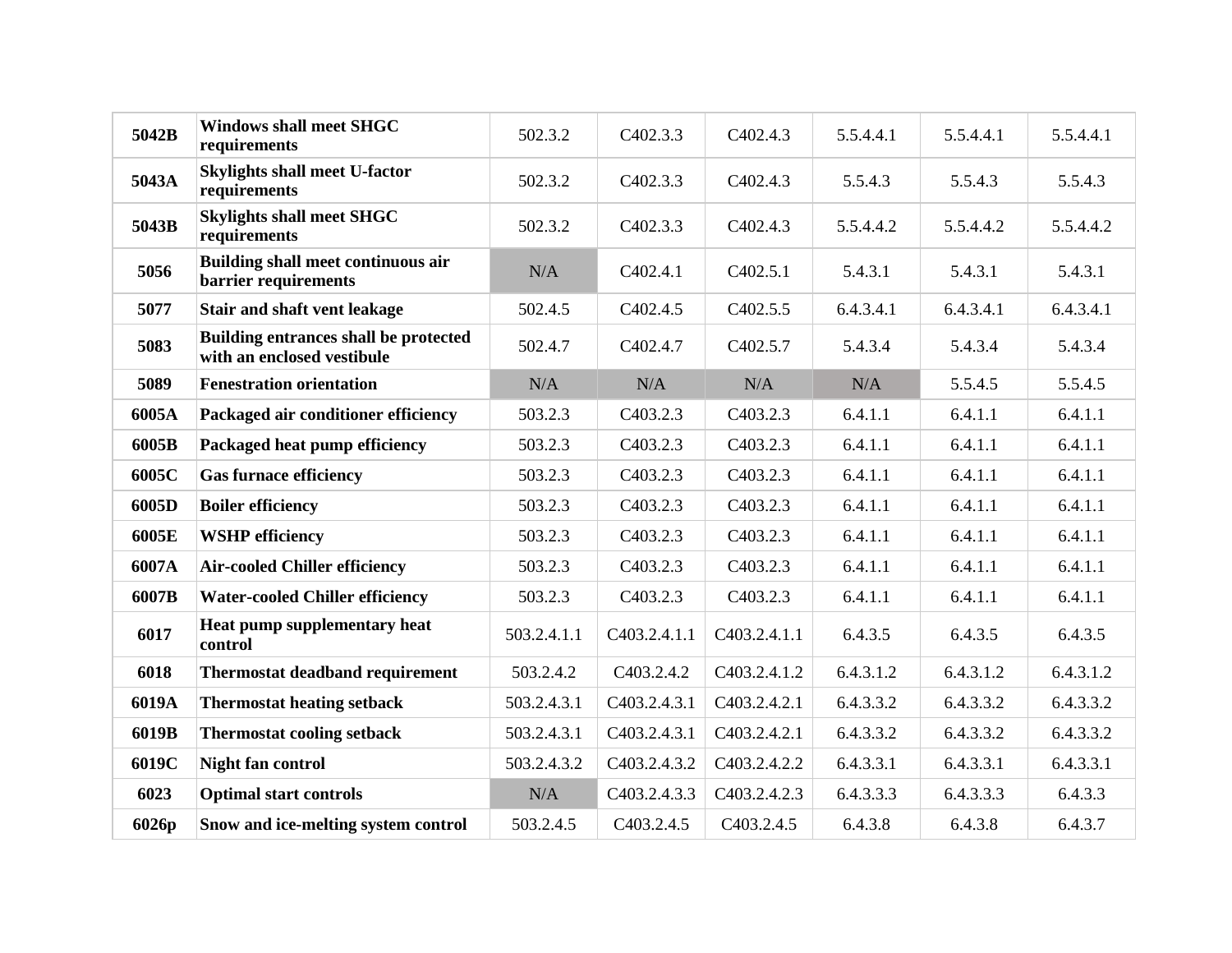| 6029  | <b>Demand control ventilation</b>                                                                                                                            | 503.2.5.1   | C403.2.5.1                | C403.2.6.1               | 6.4.3.9   | 6.4.3.9   | 6.4.3.8   |
|-------|--------------------------------------------------------------------------------------------------------------------------------------------------------------|-------------|---------------------------|--------------------------|-----------|-----------|-----------|
| 6030  | <b>Energy recovery requirement</b>                                                                                                                           | 503.2.6     | C <sub>4</sub> 03.2.6     | C403.2.7                 | 6.5.6     | 6.5.6     | 6.5.6     |
| 6033p | <b>Exterior (outside building) Duct</b><br>insulation                                                                                                        | 503.2.7     | C <sub>4</sub> 03.2.7     | C <sub>4</sub> 03.2.9    | 6.4.4.1.2 | 6.4.4.1.2 | 6.4.4.1.2 |
| 6035  | Duct leakage requirement                                                                                                                                     | 503.2.7.1   | C403.2.7.1                | C403.2.9.1               | 6.4.4.2   | 6.4.4.2   | 6.4.4.2   |
| 6042B | <b>Hydronic Piping HW Insulation</b><br><b>Requirement</b>                                                                                                   | 503.2.8     | C403.2.8                  | C403.2.10                | 6.4.4.1.3 | 6.4.4.1.3 | 6.4.4.1.3 |
| 6045p | <b>Mechanical Commissioning</b>                                                                                                                              | N/A         | C <sub>408.2</sub>        | C <sub>408.2</sub>       | 6.7.2.4   | 6.7.2.4   | 6.7.2.4   |
| 6046A | Fan power limit requirement for<br>PkgAC                                                                                                                     | 503.2.10    | C <sub>4</sub> 03.2.10    | C <sub>4</sub> 03.2.12.1 | 6.5.3.1   | 6.5.3.1   | 6.5.3.1   |
| 6046B | Fan power limit requirement for VAV                                                                                                                          | 503.2.10    | C <sub>4</sub> 03.2.10    | C403.4.4.4               | 6.5.3.2   | 6.5.3.2   | 6.5.3.2   |
| 6051  | <b>Outdoor heating: radiant and</b><br>controlled                                                                                                            | 503.2.11    | C403.2.11                 | C403.2.13                | 6.5.8     | 6.5.8.1   | 6.5.8.1   |
| 6056  | Economizer supplies 100% design<br>supply air                                                                                                                | 503.3.1     | C <sub>4</sub> 03.3.1.1.1 | C <sub>4</sub> 03.3      | 6.5.1.1   | 6.5.1.1.1 | 6.5.1.1.1 |
| 6066p | <b>Water economizer capacity meets</b><br>requirements                                                                                                       | 503.4.1     | C403.4.1.1                | C <sub>4</sub> 03.3      | 6.5.1.2   | 6.5.1.2.1 | 6.5.1.2.1 |
| 6070  | Multi-zone reheat systems shall be<br>VAV with appropriate zone<br>minimums, and fans with motors<br>$\geq$ threshold hp shall be variable speed<br>or pitch | 503.4.2     | C403.4.2                  | C403.4.1.1               | 6.5.3.2   | 6.5.3.2   | 6.5.3.2   |
| 6071  | <b>Static pressure reset for multi-zone</b><br><b>VAV</b> fans                                                                                               | 503.4.2     | C403.4.2.1                | C403.4.1.2               | 6.5.3.2.2 | 6.5.3.2.2 | 6.5.3.2.2 |
| 6089  | Each WSHP in a system exceeding 10<br>hp pump shall have a two-position<br>valve                                                                             | 503.4.3.3.3 | C403.4.3.3.3              | C403.4.2.4               | 6.5.4.1   | 6.5.4.1   | 6.5.4.2   |
| 6091p | Multiple chiller shall reduce flow when<br>a chiller is shut down                                                                                            | 503.4.3.5   | C <sub>4</sub> 03.4.3.4   | C403.4.3.4               | 6.5.4.2   | 6.5.4.3   | 6.5.4.4   |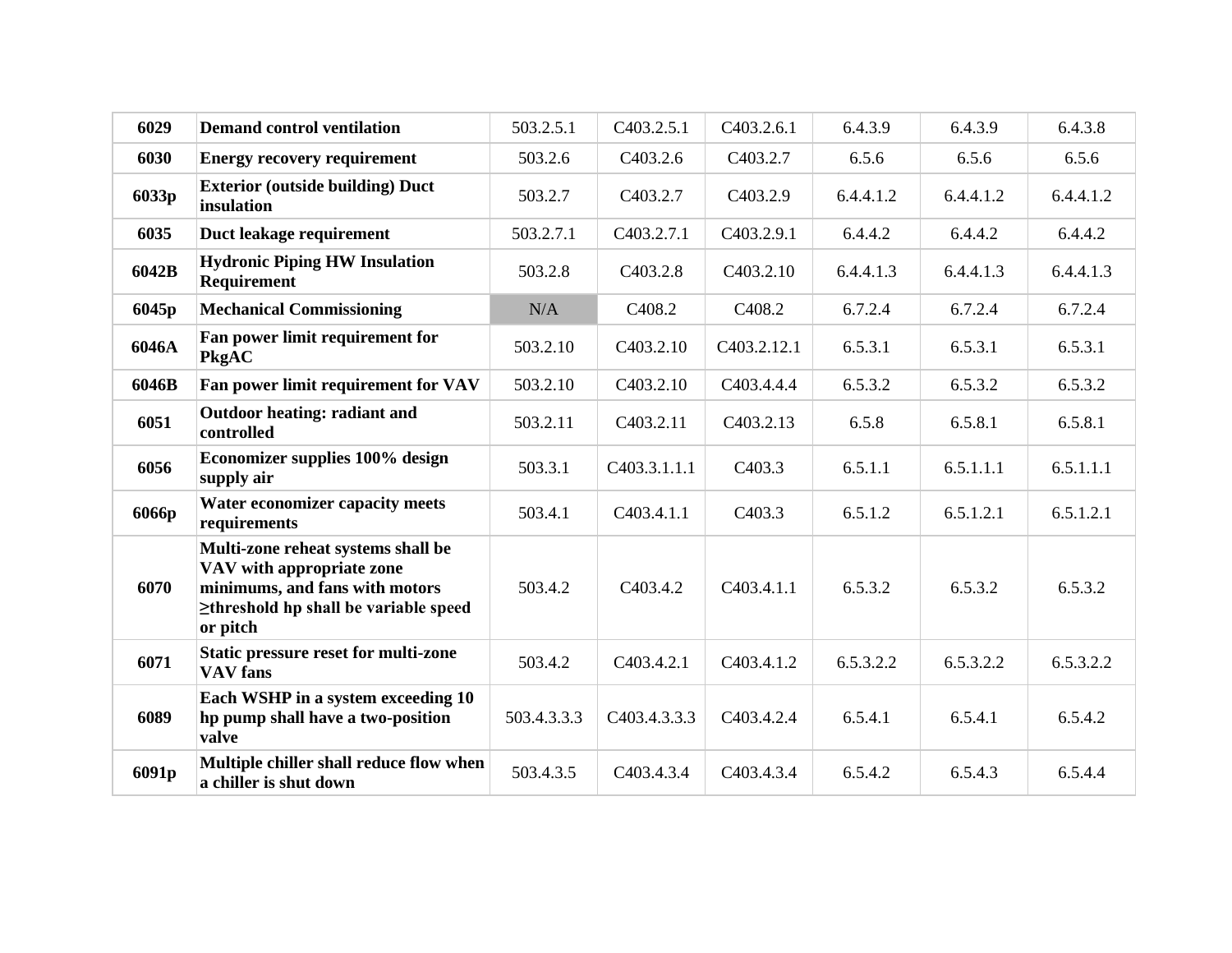| 6101    | Multiple zone HVAC systems shall<br>have supply-air temperature reset<br>controls               | 503.4.5.4 | C <sub>4</sub> 03.4.5.4 | C <sub>4</sub> 03.4.4.5   | 6.5.3.4   | 6.5.3.4   | 6.5.3.4    |
|---------|-------------------------------------------------------------------------------------------------|-----------|-------------------------|---------------------------|-----------|-----------|------------|
| 6106AS  | VAV ventilation optimization                                                                    | N/A       | N/A                     | C <sub>4</sub> 03.4.4.6   | N/A       | 6.5.3.3   | 6.5.3.3    |
| 6108AS  | <b>Single zone VAV</b>                                                                          | N/A       | N/A                     | C403.4.4.1                | N/A       | 6.4.3.10  | 6.5.3.2.1  |
| 6109pAS | Parking garage fan controls                                                                     | N/A       | N/A                     | C <sub>4</sub> 03.2.6.2   | 6.4.3.4.5 | 6.4.3.4.5 | 6.4.3.4.5  |
| 6110pAS | <b>Zone Isolation</b>                                                                           | N/A       | N/A                     | C403.2.4.4                | 6.4.3.3.4 | 6.4.3.3.4 | 6.4.3.3.4  |
| 7006    | <b>SWH Pipe Insulation - Recirculated</b>                                                       | 504.5     | C <sub>404.5</sub>      | C <sub>404.4</sub>        | 7.4.3     | 7.4.3     | 7.4.3      |
| 9003    | <b>Manual lighting control</b>                                                                  | 505.2.1   | C <sub>4</sub> 05.2.1   | C <sub>4</sub> 05.2.2.3   | 9.4.1.2   | 9.4.1.2   | 9.4.1.1.a  |
| 9009    | <b>Automatic time switch control</b>                                                            | 505.2.2.2 | C405.2.2.1              | C <sub>4</sub> 05.2.2     | 9.4.1.1   | 9.4.1.1   | 9.4.1.1.i  |
| 9011    | <b>Occupancy sensor control</b>                                                                 | 505.2.2.2 | C <sub>4</sub> 05.2.2.2 | C <sub>4</sub> 05.2.1     | 9.4.1.2   | 9.4.1.2b  | 9.4.1.1.h  |
| 9014A   | Daylighting control                                                                             | 505.2.2.3 | C <sub>4</sub> 05.2.2.3 | C <sub>4</sub> 05.2.3     | N/A       | 9.4.1.5   | 9.4.1.1.ef |
| 9014B   | For large, high-bay spaces total<br>daylight zone under skylights at least<br>1/2 of floor area | N/A       | C402.3.2                | C402.4.2                  | N/A       | 5.5.4.2.3 | 5.5.4.2.3  |
| 9025    | Display lighting control                                                                        | N/A       | C405.2.3(2)             | C405.2.4(1)               | 9.4.1.4   | 9.4.1.6   | 9.4.1.3.a  |
| 9029    | <b>Lighting for nonvisual applications</b><br>shall be controlled separately                    | N/A       | C405.2.3(5)             | C405.2.4(5)               | 9.4.1.4   | 9.4.1.6   | 9.4.1.3.a  |
| 9031    | <b>Exterior lighting control</b>                                                                | 505.2.4   | C405.2.4                | C <sub>4</sub> 05.2.5     | 9.4.1.3   | 9.4.1.7   | 9.4.1.4    |
| 9037    | <b>Interior lighting power allowance</b>                                                        | 505.5.2   | C <sub>4</sub> 05.5.2   | C <sub>4</sub> 05.4.2     | 9.5.1     | 9.5.1     | 9.5.1      |
| 9047    | <b>Additional retail lighting power</b><br>allowance                                            | 505.5.2   | C <sub>4</sub> 05.5.2   | C <sub>4</sub> 05.4.2.2.1 | 9.6.1     | 9.6.2     | 9.6.2      |
| 9048    | <b>Exterior lighting power allowance</b>                                                        | 505.6.2   | C <sub>4</sub> 05.6.2   | C <sub>4</sub> 05.5.1     | 9.4.5     | 9.4.3     | 9.4.2      |
| 9054AS  | Occupant based parking garage light<br>control                                                  | N/A       | N/A                     | N/A                       | N/A       | 9.4.1.3   | 9.4.1.2    |
| 9055pAS | <b>Receptacle controls</b>                                                                      | N/A       | N/A                     | N/A                       | N/A       | 8.4.2     | 8.4.2      |
| 9099p   | <b>Lighting Testing or Commissioning</b>                                                        | N/A       | C <sub>408.3</sub>      | C <sub>408.3</sub>        | N/A       | 9.4.4     | 9.4.3      |